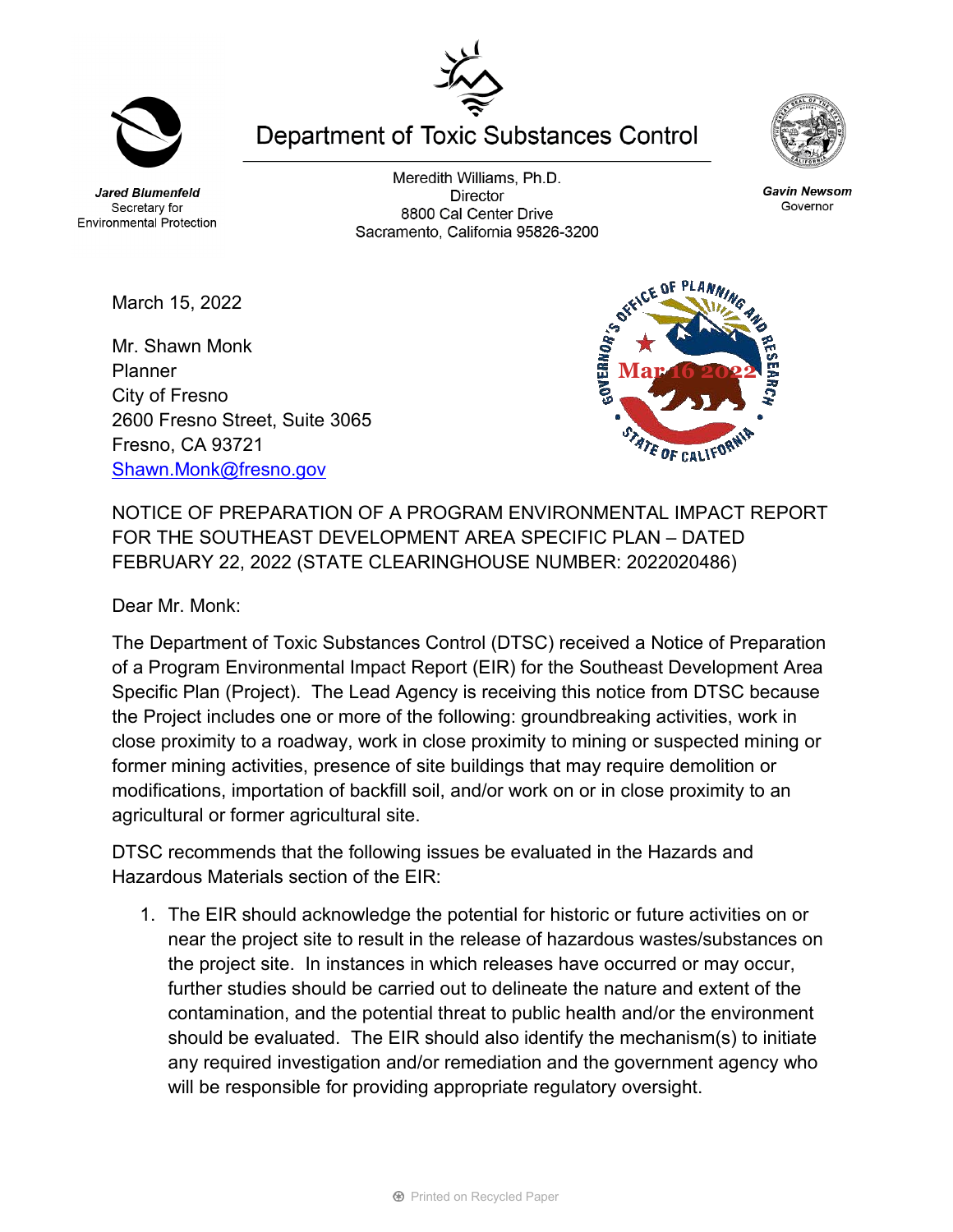Mr. Shawn Monk March 16, 2022 Page 2

- 2. Refiners in the United States started adding lead compounds to gasoline in the 1920s in order to boost octane levels and improve engine performance. This practice did not officially end until 1992 when lead was banned as a fuel additive in California. Tailpipe emissions from automobiles using leaded gasoline contained lead and resulted in aerially deposited lead (ADL) being deposited in and along roadways throughout the state. ADL-contaminated soils still exist along roadsides and medians and can also be found underneath some existing road surfaces due to past construction activities. Due to the potential for ADL-contaminated soil DTSC, recommends collecting soil samples for lead analysis prior to performing any intrusive activities for the project described in the EIR.
- 3. If buildings or other structures are to be demolished on any project sites included in the proposed project, surveys should be conducted for the presence of lead-based paints or products, mercury, asbestos containing materials, and polychlorinated biphenyl caulk. Removal, demolition and disposal of any of the above-mentioned chemicals should be conducted in compliance with California environmental regulations and policies. In addition, sampling near current and/or former buildings should be conducted in accordance with DTSC's 2006 *Interim [Guidance Evaluation of School Sites with Potential Contamination from](https://dtsc.ca.gov/2020/04/17/document-request/?wpf337186_14=https://dtsc.ca.gov/wpcontent/uploads/sites/31/2018/09/Guidance_Lead_%20%20Contamination_050118.pdf)  [Lead Based Paint, Termiticides, and Electrical Transformers](https://dtsc.ca.gov/2020/04/17/document-request/?wpf337186_14=https://dtsc.ca.gov/wpcontent/uploads/sites/31/2018/09/Guidance_Lead_%20%20Contamination_050118.pdf)*.
- 4. If any projects initiated as part of the proposed project require the importation of soil to backfill any excavated areas, proper sampling should be conducted to ensure that the imported soil is free of contamination. DTSC recommends the imported materials be characterized according to *[DTSC's 2001 Information](https://dtsc.ca.gov/wp-content/uploads/sites/31/2018/09/SMP_FS_Cleanfill-Schools.pdf)  [Advisory Clean Imported Fill Material](https://dtsc.ca.gov/wp-content/uploads/sites/31/2018/09/SMP_FS_Cleanfill-Schools.pdf)*.
- 5. If any sites included as part of the proposed project have been used for agricultural, weed abatement or related activities, proper investigation for organochlorinated pesticides should be discussed in the EIR. DTSC recommends the current and former agricultural lands be evaluated in accordance with DTSC's 2008 *[Interim Guidance for Sampling Agricultural](https://dtsc.ca.gov/wp-content/uploads/sites/31/2018/09/Ag-Guidance-Rev-3-August-7-2008-2.pdf)  [Properties \(Third Revision\).](https://dtsc.ca.gov/wp-content/uploads/sites/31/2018/09/Ag-Guidance-Rev-3-August-7-2008-2.pdf)*

DTSC appreciates the opportunity to comment on the EIR. Should you need any assistance with an environmental investigation, please visit DTSC's [Site Mitigation and](https://dtsc.ca.gov/brownfields/voluntary-agreements-quick-reference-guide/)  [Restoration Program](https://dtsc.ca.gov/brownfields/voluntary-agreements-quick-reference-guide/) page to apply for lead agency oversight. Additional information regarding voluntary agreements with DTSC can be found at [DTSC's Brownfield website.](https://dtsc.ca.gov/brownfields/)